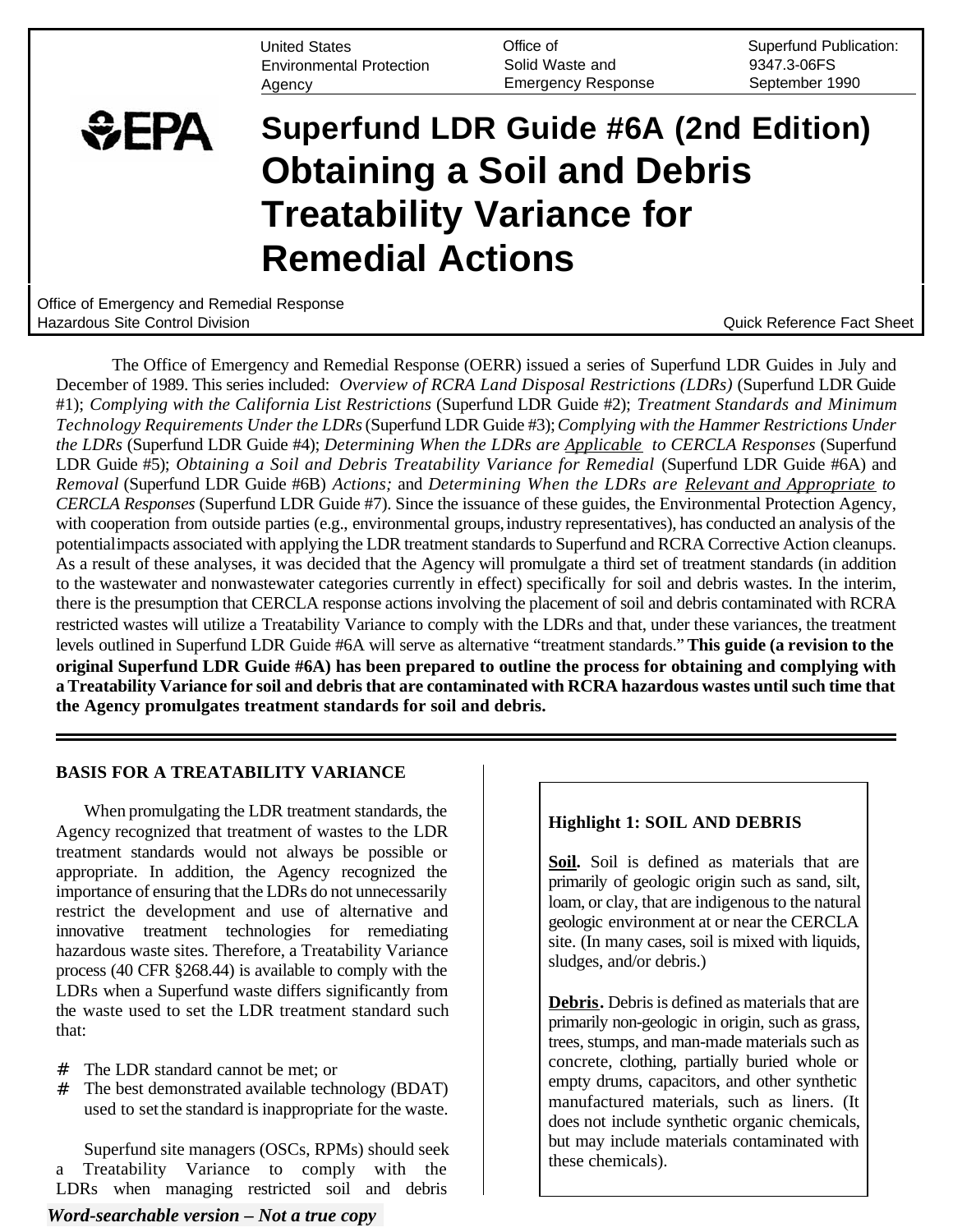wastes (see **Highlight 1**) because the LDR treatment standards are based on treating less complex matrices of industrial process wastes (except for the dioxin standards, which are based on treating contaminated soil). A Treatability Variance does not remove the requirement to treat restricted soil and debris wastes. Rather, under a Treatability Variance, alternate treatment levels based on data from actual treatment of soil, or best management practices for debris, become the "treatment standard" that must be met.

## **COMPLYING WITH A TREATABILITY VARIANCE FOR SOIL AND DEBRIS WASTES**

Soil Wastes

Once site managers have identified the RCRA

waste codes present at the site, the next step is to identify the BDAT constituents of those RCRA waste codes and to divide these constituents into one of the structural/functional groups shown in column 1 of **Highlight 2**. After dividing the BDAT constituents into their respective structural/functional groups, the next step is to compare the concentration of each constituent with the **threshold concentration** (see column 3 of **Highlight 2**) and to select the appropriate concentration level or percent reduction range. If the concentration of the restricted constituent is less than the threshold concentration, the waste should be treated to within the concentration range. If the waste concentration is above the threshold, the waste should be treated to reduce the concentration of the waste to within the specified percent reduction range. Once the appropriate treatment range is selected, the third step is to identify and select a specific technology

| <b>Structural</b><br><b>Functional</b> | Concentration<br>Range           | <b>Threshold</b><br>Concentration | <b>Percent</b><br><b>Reduation</b> | <b>Technologies that achieved</b><br>recommended effluent                         |
|----------------------------------------|----------------------------------|-----------------------------------|------------------------------------|-----------------------------------------------------------------------------------|
| <b>Groups</b>                          | (ppm)                            | (ppm)                             | Range                              | concentration guidance**                                                          |
| <b>ORGANICS</b>                        | <b>Total Waste</b><br>Analysis/* | <b>Total Waste</b><br>Analysis/*  |                                    |                                                                                   |
| Halogenated<br>Non-Polar<br>Aromatics  | $0.5 - 10$                       | 100                               | $90 - 99.9$                        | Biological Treatment, Low Temp. Stripping, Soil<br>Washing, Thermal Destruction   |
| <b>Dioxins</b>                         | $0.00001 - 0.05$                 | 0.5                               | $90 - 99.9$                        | Dechlorination, Soil Washing, Thermal Destruction                                 |
| <b>PCBs</b>                            | $0.1 - 10$                       | 100                               | $90 - 99.9$                        | Biological Treatment, Dechlorination, Soil Washing,<br><b>Thermal Destruction</b> |
| <b>Herbicides</b>                      | $0.002 - 0.02$                   | 0.2                               | $90 - 99.9$                        | <b>Thermal Destruction</b>                                                        |
| <b>Halogenated Phenols</b>             | $0.5 - 40$                       | 400                               | $90 - 99$                          | Biological Treatment, Low Temp. Stripping, Soil<br>Washing, Thermal Destruction   |
| Halogenated<br>Aliphatics              | $0.5 - 2$                        | 40                                | $95 - 99.9$                        | Biological Treatment, Low Temp. Stripping, Soil<br>Washing, Thermal Destruction   |
| <b>Halogenated Cyclics</b>             | $0.5 - 20$                       | 200                               | $90 - 99.9$                        | <b>Thermal Destruction</b>                                                        |
| <b>Nitrated Aromatics</b>              | $2.5 - 10$                       | 10,000                            | $99.9 - 99.99$                     | <b>Biological Treatment, Soil Washing</b><br><b>Thermal Destruction</b>           |
| Heterocyclics                          | $0.5 - 20$                       | 200                               | $90 - 99.9$                        | Biological Treatment, Low Temp. Stripping, Soil<br>Washing, Thermal Destruction   |
| Polynuclear<br>Aromatics               | $0.5 - 20$                       | 400                               | $95 - 99$                          | Biological Treatment, Low Temp. Stripping, Soil<br>Washing, Thermal Destruction   |
| <b>Other Polar Organics</b>            | $0.5 - 10$                       | 100                               | $90 - 99$                          | Biological Treatment, Low Temp. Stripping, Soil<br>Washing, Thermal Destruction   |
| <b>INORGANICS</b>                      | <b>TCLP</b>                      | <b>TCLP</b>                       |                                    |                                                                                   |
| Antimony                               | $0.1 - 0.2$                      | 2                                 | $90 - 99$                          | Immobilization                                                                    |
| Arsenic                                | $0.30 - 1$                       | 10                                | $90 - 99.9$                        | Immobilization, Soil Washing                                                      |
| <b>Barium</b>                          | $0.1 - 40$                       | 400                               | $90 - 99$                          | Immobilization                                                                    |
| Chromium                               | $0.5 - 6$                        | 120                               | $95 - 99.9$                        | Immobilization, Soil Washing                                                      |
| Nickel                                 | $0.5 - 1$                        | 20                                | $95 - 99.9$                        | Immobilization, Soil Washing                                                      |
| Selenium                               | 0.005                            | 0.05                              | $90 - 99$                          | Immobilization                                                                    |
| Vanadium                               | $0.2 - 20$                       | 200                               | $90 - 99$                          | Immobilization                                                                    |
| Cadmium                                | $0.2 - 2$                        | 40                                | $95 - 99.9$                        | Immobilization, Soil Washing                                                      |
| Lead                                   | $0.1 - 3$                        | 300                               | $99 - 99.9$                        | Immobilization, Soil Washing                                                      |
| Mercury                                | $0.0002 - 0.0008$                | 0.08                              | $90 - 99$                          | Immobilization                                                                    |

## **Highlight 2: ALTERNATE TREATABILITY VARIANCE LEVELS AND TECHNOLOGIES FOR STRUCTURAL/FUNCTIONAL GROUPS**

*\* TCLP also may be used when evaluating waste with relatively low levels of organics that have been treated through an immobilization process.* 

*\*\* Other technologies maybe used if treatability studies or other information indicates that they can achieve the necessary concentration or percent-reduction range.*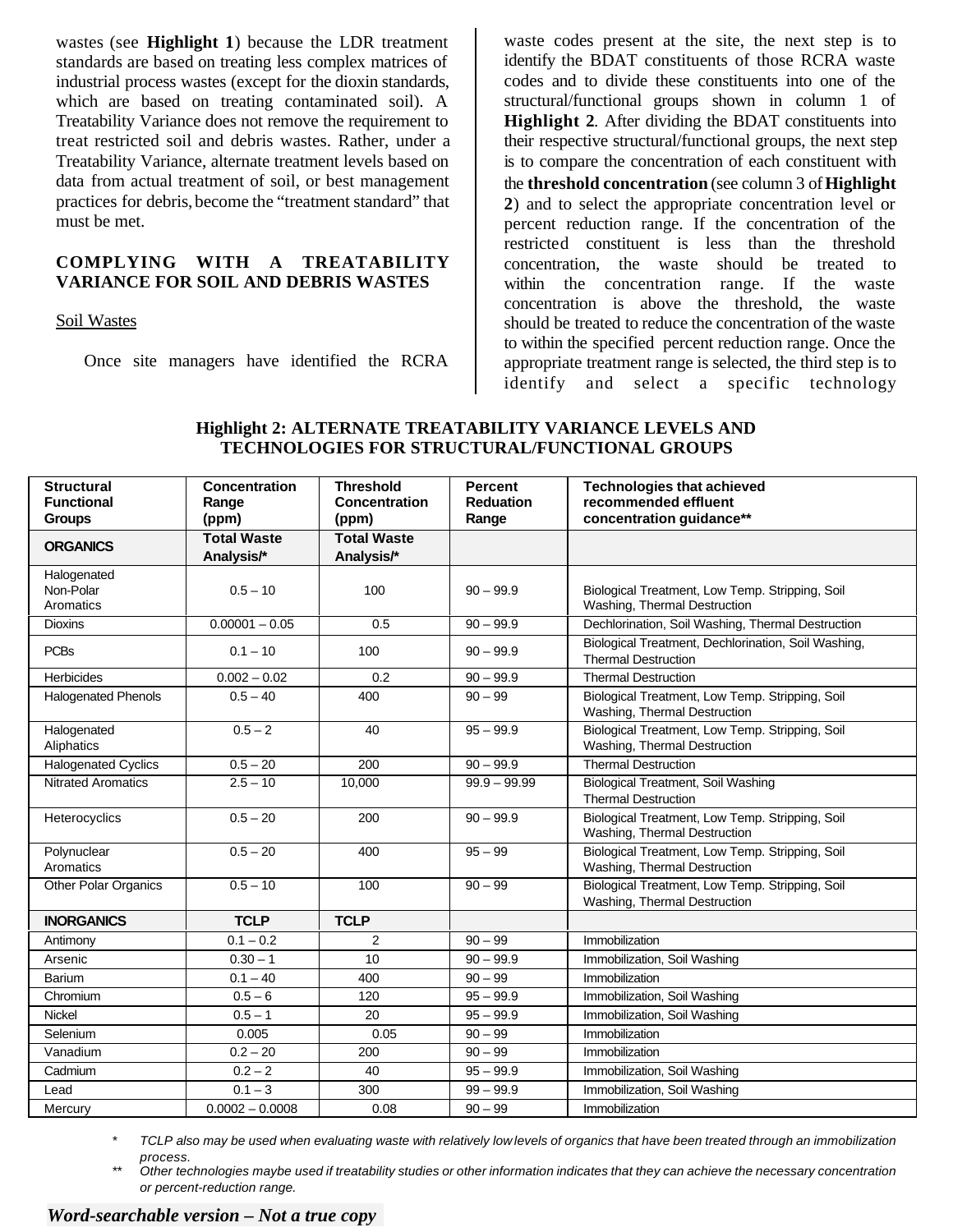that can achieve the necessary concentration or percent reduction. Column 5 of **Highlight 2** lists technologies that (based on existing performance data) can attain the alternative Treatability Variance levels.

During the implementation of the selected treatment technology, periodic analysis using the appropriate testing procedure (i.e., total waste analysis for organics and TCLP for inorganics) will be required to ensure the alternate treatment levels for the BDAT constituents requiring control are being attained and thus can be land disposed without further treatment.

Because of the variable and uncertain characteristics associated with unexcavated wastes, from which only sampling data are available, treatment systems generally should be designed to achieve the more stringent end of the treatment range (e.g., 0.5 for chromium, see column 2 of **Highlight 2**) to ensure that the treatment residuals from the most contaminated portions of the waste fall below the "no exceedance" levels (e.g., 6.0 ppm for chromium). Should data indicate that the treatment levels set through the Treatability Variance are not being attained (i.e., treatment residuals are greater than the "no exceedance" level), site managers should consult with EPA Headquarters.

# Debris Wastes

Site managers should use the same process for obtaining a Treatability Variance described above for types of debris that are able to be treated to the alternate treatment levels (e.g., paper, plastic). However, for most types of debris (eg., concrete, steel pipes), which generally cannot be treated, site managers should use best management practices. Depending on the specific characteristics of the debris, these practices may include decontamination (eg., triple rinsing) or destruction.

# **OBTAINING A TREATABILITY VARIANCE FOR SOIL AND DEBRIS WASTES**

Once it is determined that a CERCLA waste is a soil or debris, and that compliance with the LDRs will be required (i.e., the wastes contain restricted RCRA waste(s) and placement will occur), site managers should initiate the process of obtaining a Variance. For remedial actions this will involve: (1) documenting the intent to comply with the LDRs through a Treatability Variance in the **FS** Report; (2) announcing the intent to comply through a Treatability Variance in the Proposed Plan, and (3) granting of the Treatability Variance by the Regional Administrator or the

**Highlight 3 - INFORMATION TO BE INCLUDED IN AN RI/FS TO DOCUMENT THE INTENT TO COMPLY WITH THE LDRs THROUGH A TREATABILITY VARIANCE FOR ON-SITE AND OFF-SITE CERCLA RESPONSE ACTIONS INVOLVING THE PLACEMENT OF SOIL AND DEBRIS CONTAMINATED WITH RESTRICTED RCRA WASTES**

## **ON-SITE**

- # Description of the soil or debris waste and the source of the contamination;
- # Description of the Proposed Action (e.g., "excavation, treatment, and off-site disposal");
- # Intent to comply with the LDRs through a Treatability Variance; and
- # For each alternative using a Treatability Variance to comply, the specific treatment level range to be achieved (see **Highlight 2** to determine these treatment levels).

### **OFF-SITE**

\_\_\_\_\_\_\_\_

For off-site Treatability Variances, the information above should be extracted from the RI/FS report and combined with the following information in a separate document:\*

- # Petitioner's name and address and identification of an authorized contact person (if different); and
- # Statement of petitioner's interest in obtaining a Treatability Variance.

\* This document may be prepared after the ROD is signed (and Treatability Variance granted) but will need to be compiled prior to the first shipment of wastes (or treatment residuals) to the receiving treatment or disposal facility.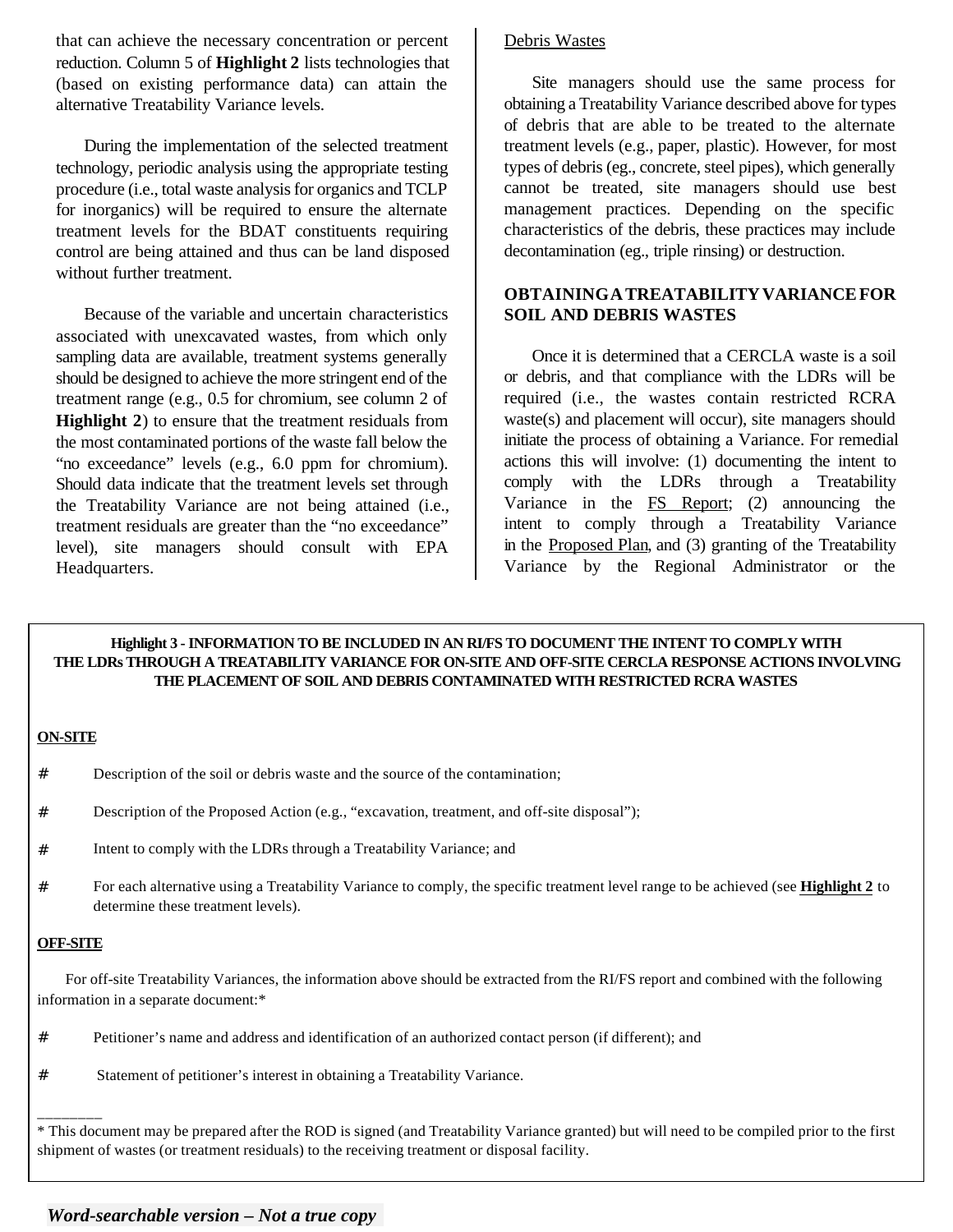Assistant Administrator/OSWER when the ROD is signed.

# FS Report

The FS Report should contain the necessary information (see **Highlight 3**) to document the intent to comply with the LDRs for soil and debris through a Treatability Variance. In the Detailed Analysis of Alternatives chapter of the FS Report, the discussion should specify the treatment level range(s) that the treatment technology would attain for each waste constituent restricted under the LDRs, as well as the Superfund primary contaminants of concern identified during the baseline risk assessment. In addition, under the Comparative Analysis of Alternatives section, when discussing the "Compliance with ARARs Criteria," site managers should indicate which alternatives will comply with the LDRs through the use of a Treatability Variance.

## Proposed Plan

The intent to comply with the LDRs through a Treatability Variance for a particular alternative should be clearly stated in the Description of Alternatives section of the Proposed Plan. Because the Proposed Plan solicits public comment on all of the alternatives and not just the preferred

# **Highlight 4 - SAMPLE LANGUAGE FOR THE PROPOSED PLAN**

## Description of Alternatives section

*This alternative will comply with the LDRs through a Treatability Variance under 40 CFR 268.44. This Variance will result in the use of [specify technology] to attain the Agency's interim "treatment levels/ranges" for the contaminated soil at the site (see Detailed Analysis of Alternatives Chapter of the FS Report for the specific treatment levels for each constituent).* 

Evaluation of Alternatives section, under "Compliance with ARARs"

*The LDRs are ARARs for [Enter number] of [Enter total number of alternatives] remedial alternatives being considered [Enter number] of the [Enter total number of alternatives] alternatives would comply with the LDRs through a Treatability Variance.* 

# **Highlight 5: SAMPLE LANGUAGE FOR A RECORD OF DECISION**

Description of Alternatives section:

*This alternative will comply with the LDRs through a Treatability Variance for the contaminated soil and debris. The treatment level range established through a Treatability Variance that [Enter technology] will attain for each constituent as determined by the indicated analyses are [Example shown below]:* 

| <b>Barium</b> | $0.1 - 40$ ppm (TCLP)      |
|---------------|----------------------------|
| Mercury       | $0.0002 - 0.008$ ppm(TCLP) |
| Vanadium      | $0.2 - 20$ ppm (TCLP)      |
| TCE           | 95-99.9% reduction $(TWA)$ |
| Cresols       | 90-99% reduction (TWA)     |

option, the intent to obtain a Treatability Variance should be identified for every alternative for which a Variance would be used. This opportunity for public comment on the Proposed Plan fulfills the requirements for public notice and comment (off-site actions only) on the Treatability Variance as required in RCRA §268.44. Sample language for the Proposed Plan is provided in **Highlight 4**.

# **Record of Decision**

A Treatability Variance is granted and becomes effective when the Record of Decision (ROD) is signed by the Regional Administrator or Assistant Administrator/OSWER. In the Description of Alternatives section, as part of the discussion of major applicable requirements associated with each remedial option, site managers should include a statement (as was done in the FS report) that a Treatability Variance will be used to comply with the LDRs, and list the treatment level range(s) that the selected technology will attain for each constituent. Sample language for the ROD is provided in **Highlight 5**.

In the Comparative Analysis section, under "Compliance with ARARs," site managers should indicate which of the alternatives will comply with the LDRs through a Treatability Variance. Under the Statutory Determination section (Compliance with ARARs), site managers should identify the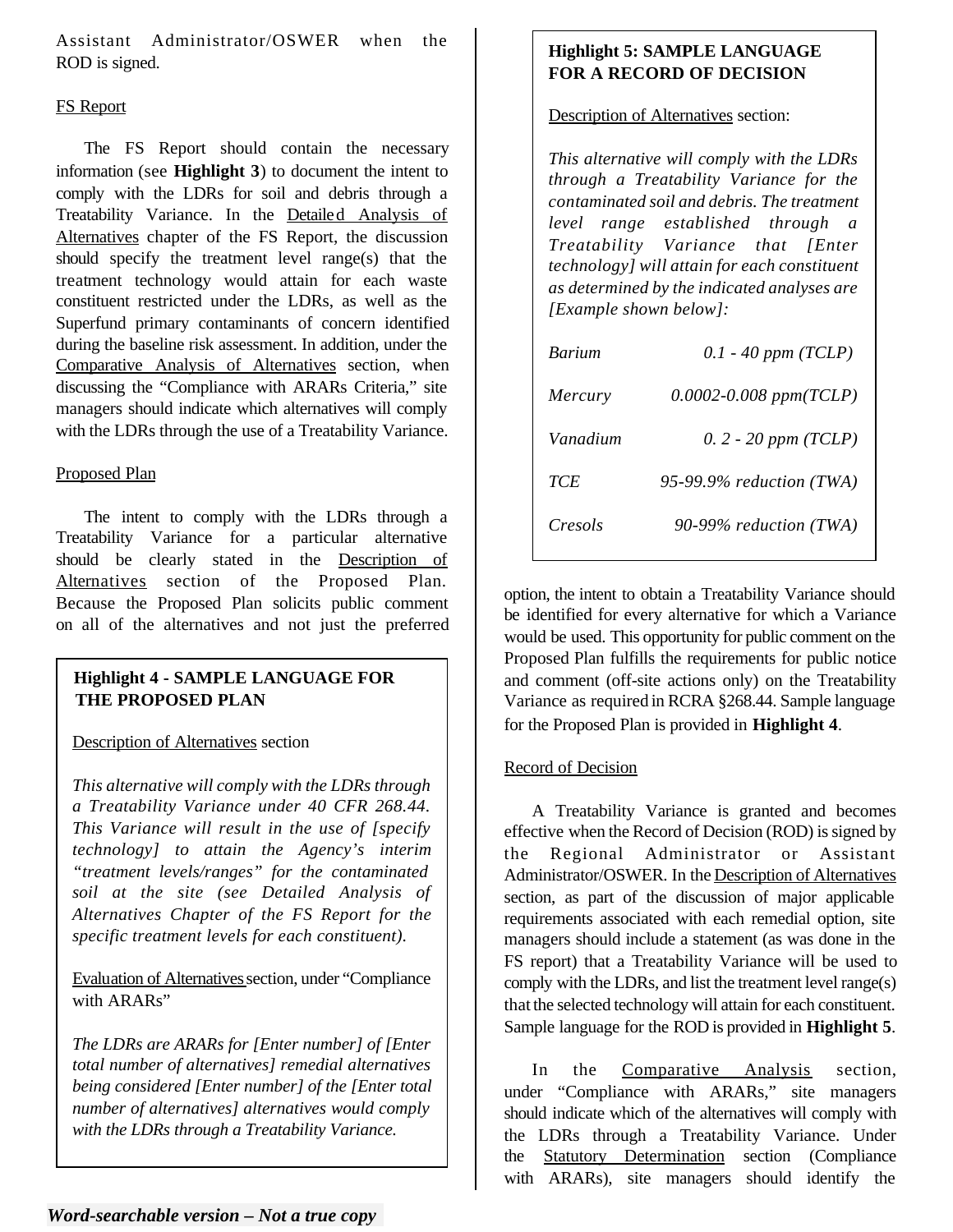LDRs as an ARAR and indicate that a Treatability Variance is being used to comply.

Under some circumstances, the need to obtain a Treatability Variance may not be evident until after a ROD is signed. For example, previously undiscovered evidence may be obtained during a remedial design/remedial action (RD/RA) that the CERCLA waste contains a RCRA restricted waste and the LDRs are then determined to be applicable. In such situations, a site manager would need to prepare an explanation of significant differences (ESD) from the ROD and make it available to the public to explain the need for a Treatability Variance. In addition, unlike other ESDs that do not require public comment under CERCLA section 117(c), if the ESD involves granting a Treatability Variance, an opportunity for public comment would be required to fulfill the public notice and comment requirements for a Treatability Variance under 40 CFR §268.44.

# **LDRs IN SUPERFUND ACTIONS**

Because of the important role the LDRs may play in Superfund cleanups, site managers need to incorporate early in the RI/FS the necessary investigative and analytical procedures to determine if the LDRs are applicable for remedial alternatives that involve the "placement" of wastes.

When the LDRs are applicable, site managers should determine if the treatment processes associated with the alternatives can attain either the LDR treatment standards or the alternate levels that would be established under a Treatability Variance.

Site managers must first evaluate whether restricted RCRA waste codes are present at the site, identify the BDAT constituents requiring control, and compare the BDAT constituents with the Superfund primary constituents of concern from the baseline risk assessment. This process identifies all of the constituents for which remediation may be required. Once the viable alternatives are identified in the FS, site managers should evaluate those involving the treatment and placement of restricted RCRA hazardous wastes to ensure their respective technology process(es) will attain the appropriate treatment levels (i.e., either LDR treatment standard or Treatability Variance alternate treatment levels for soil and debris containing restricted RCRA hazardous wastes) and, in accordance with Superfund goals, reductions of 90 percent or greater for Superfund primary contaminants of concern. The results of these evaluations are documented in the Proposed Plan and ROD. An illustration of the integration of LDRs and Superfund is shown in **Highlight 6**. An example of the process for complying with a Treatability Variance for contaminated soil and debris is presented in **Highlight 7.** 



*Word-searchable version – Not a true copy*